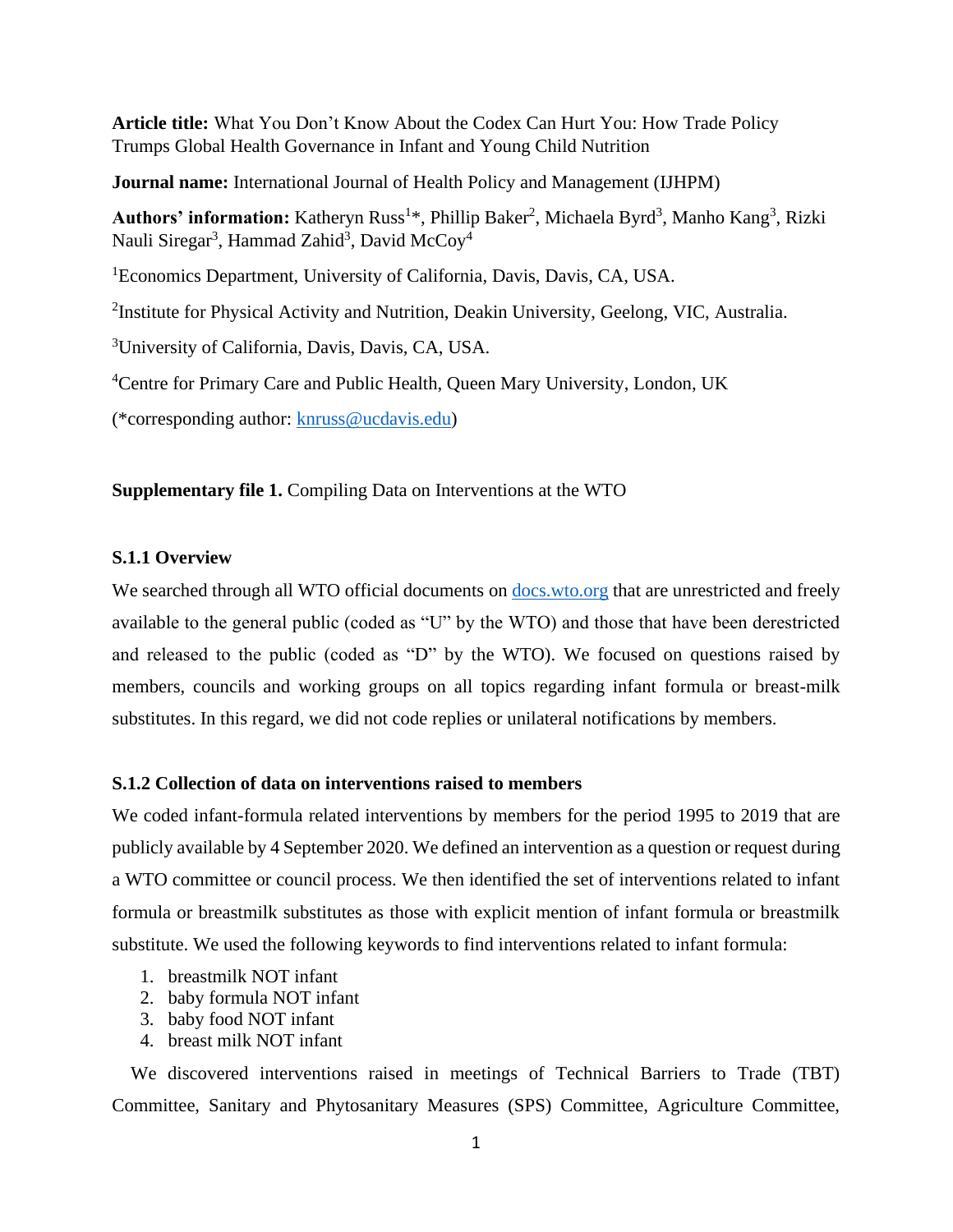Trade Policy Review (TPR) Body of the General Council, and Trade-related Aspects of Intellectual Property Rights (TRIPS) Council. At the WTO, the Ministerial Conference is the governing body for the General Council, under whom all of the other Councils, Committees, Bodies, Working Groups, and Working Parties operate. The Ministerial Conference meets roughly every two years and the General Council is authorized to act on its behalf, making day-to-day decisions between the meetings of the Ministerial Conference. Table S.1.2 describes the various arenas within the WTO where we find that BMS-related interventions take place.

| <b>WTO Committee,</b><br><b>Council, or Body</b>                                           | <b>Description</b>                                                                                                                                                                                                                                                                                                |  |  |  |
|--------------------------------------------------------------------------------------------|-------------------------------------------------------------------------------------------------------------------------------------------------------------------------------------------------------------------------------------------------------------------------------------------------------------------|--|--|--|
| Council on Trade in<br>Goods                                                               | Oversees implementation of agreements related to goods trade, with<br>14 subsidiary bodies (13 Committees and a Working Party) covering<br>various agreements and rules.                                                                                                                                          |  |  |  |
| Committee on<br>Agriculture                                                                | Under the Council for Trade in Goods, oversees the implementation<br>of the WTO Agriculture Agreement, members can ask questions and<br>express concerns about each other's agricultural policies                                                                                                                 |  |  |  |
| Committee on<br><b>Technical Barriers to</b><br>Trade                                      | Under the Council for Trade in Goods, oversees the implementation<br>of the WTO Technical Barriers to Trade Agreement, members can<br>ask questions and express concerns about each other's regulatory<br>measures and standards that may restrict goods trade or discriminate<br>against imports                 |  |  |  |
| Committee on<br>Sanitary and<br>Phytosanitary issues                                       | Under the Council for Trade in Goods, oversees the implementation<br>of the WTO Sanitary and Phytosanitary Agreement, members can<br>ask questions and express concerns about each other's regulatory<br>measures and standards related to food safety that may restrict trade<br>or discriminate against imports |  |  |  |
| Council for Trade-<br>Related Aspects of<br><b>Intellectual Property</b><br>Rights (TRIPS) | Oversees the implementation of the WTO TRIPS Agreement,<br>members can ask questions and express concerns about each other's<br>policies related to the protection of intellectual property                                                                                                                       |  |  |  |
| <b>Trade Policy Review</b><br><b>Body</b>                                                  | A meeting of the General Council under special rules as part of the<br>surveillance of WTO member countries' trade policies and<br>macroeconomic situation to increase policy transparency among<br>members. The review centers around a report written by economists<br>in the WTO Secretariat's Office.         |  |  |  |
| Working Groups on<br>Accession                                                             | Oversees negotiations with countries seeking to become a WTO<br>member, a process known as Accession                                                                                                                                                                                                              |  |  |  |

Table S.1.2 Description of WTO Arenas with BMS-Related Interventions 1995-2019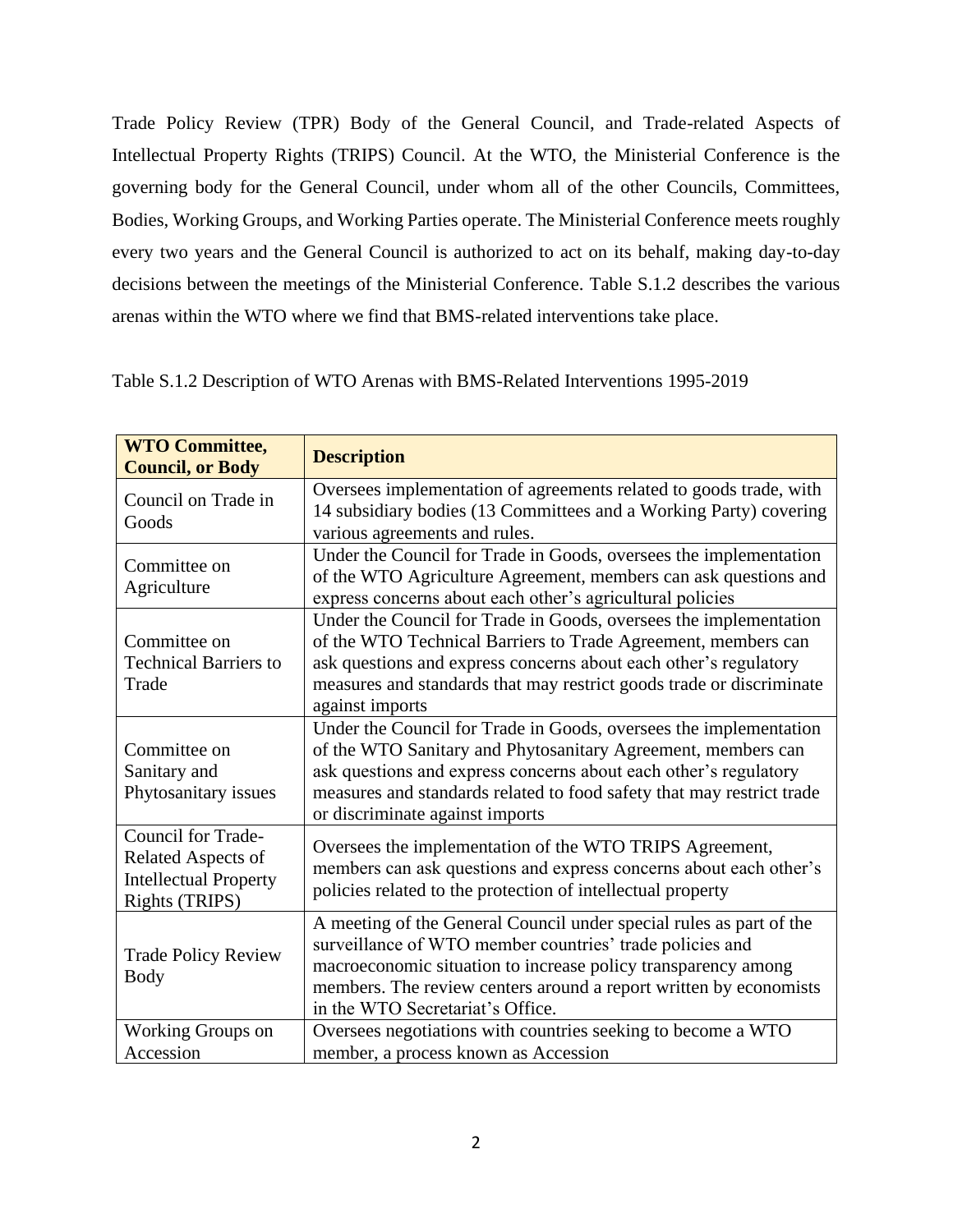We coded the content of the complaint or question within each one of these interventions and identify the type of the interventions. Table S.1.2 defines variables on content of interventions. Each variable has values of 0 and 1. Each intervention is coded as 1 for a particular variable if the content match the definition of the variable, and 0 otherwise.

Table S.1.3 explains the variables on types of requests stated in the interventions. Each variable has values of 0 and 1. Each intervention is coded as 1 for a particular variable if the content match the definition of the variable, and 0 otherwise. An intervention can fit have values of 1 for one or more types of interventions.

| <b>Variables on Content</b><br>of Interventions | <b>Description</b>                                                              |  |  |  |
|-------------------------------------------------|---------------------------------------------------------------------------------|--|--|--|
| trans                                           | lack of transparency/no notification                                            |  |  |  |
| discrim                                         | import discrimination                                                           |  |  |  |
| time                                            | transition time                                                                 |  |  |  |
| science                                         | scientific rationale                                                            |  |  |  |
| health                                          | health/safety basis                                                             |  |  |  |
| duplic                                          | duplicate regulation                                                            |  |  |  |
| codex                                           | harmony with Codex Alimentarius                                                 |  |  |  |
| standards                                       | harmony with international standards                                            |  |  |  |
| trade-restrictive                               | trade restriction, trade disruption and/or unnecessary/arbitrary<br>restriction |  |  |  |
| choice                                          | consumer choice                                                                 |  |  |  |
| cost                                            | costliness                                                                      |  |  |  |
| tariff                                          | tariff quota underfill                                                          |  |  |  |
| engage                                          | offer of technical engagement                                                   |  |  |  |

Table S.1.3 Categorization of Complaint in BMS-Related Interventions at the WTO

Table S.1.4 Type of Request in BMS-Related Interventions at the WTO

| <b>Variables on Types of Requests</b> | <b>Description</b>               |
|---------------------------------------|----------------------------------|
| clarify                               | clarification/notification       |
| mod                                   | modification                     |
| recon                                 | reconsideration                  |
| extend                                | transition time                  |
| other                                 | other type of request or comment |

**S.1.3 Collection of data on interventions raised to acceding countries**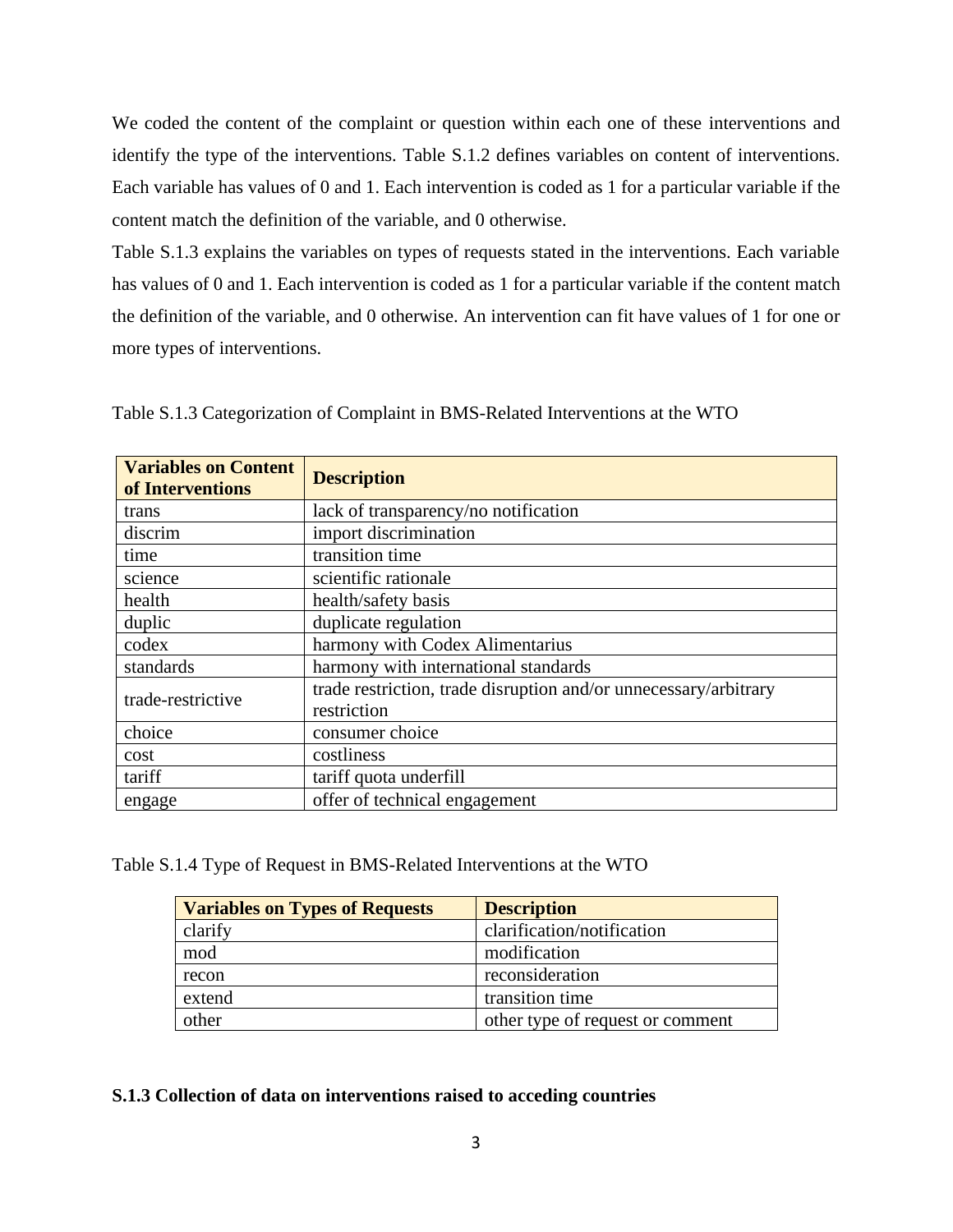In addition to the interventions between WTO members in the Committees and Councils above, for interventions during accession processes, we coded the provisions of Initial Negotiating Rights (INRs). The INRs, described below, are opportunities to negotiate tariff concessions on a particular product. Because they usually are granted by the acceding country upon the request of a WTO member, we consider the existence of an INR as evidence of an intervention. We used all unrestricted and derestricted documents from inactive accession processes, i.e. for WTO members who engaged accession processes with documents available (derestricted) by 4 September 2020. There are 36 acceded countries that become members of the WTO after its formation in 1995, shown in Table S.1.4.

We collected interventions by searching through accession documents using the following keywords, then manually inspecting each to assure direct relevance to BMS. Results were compiled into a spreadsheet and available in the replication package.

- 1. infant
- 2. formula
- 3. breast milk
- 4. breastmilk
- 5. baby

We collect two types of accession interventions. First, we include questions raised by countries or members of accession working groups as interventions. Second, we also collect interventions in the form of provisions of INRs, both in draft documents and official documents. Since INRs are negotiated bilaterally, we cannot document the negotiation process as well as question and replies behind the provisions of the INRs. Result were compiled in a spreadsheet and are available in the replication package.

## **S.1.4 Background on Initial Negotiating Rights (INRs)**

There are three separate tracks of accession meetings in the WTO. They are:

- 1. Multilateral process
- 2. Plurilateral process
- 3. Bilateral process

In the multilateral process, the acceding country provides a Memorandum on the Foreign Trade Regime (MFTR) which describes its economic condition and trade policies. In this process, the question-and-replies process is recorded in a Factual Summary document. Unfortunately, not all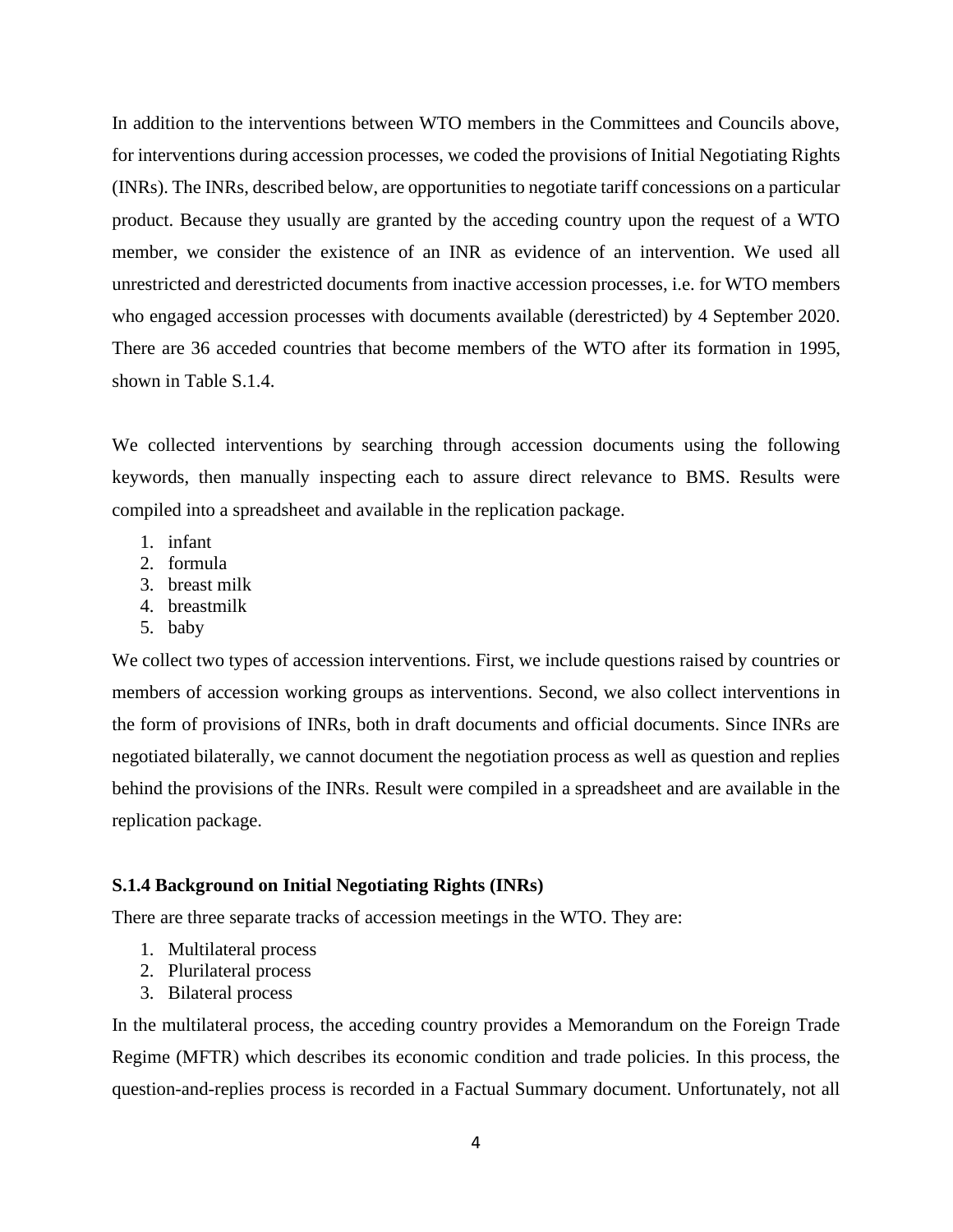documents in this process were unrestricted by the end of this study's search period. Our results summarize data from all that we could access through the WTO online archives.

| <b>Country</b> | Date of<br><b>Accession</b> | <b>Link to Accession Documents</b>                                  |
|----------------|-----------------------------|---------------------------------------------------------------------|
| Afghanistan    | 7/29/2016                   | https://www.wto.org/english/thewto_e/acc_e/a1_afghanistan_e.htm     |
| Liberia        | 7/14/2016                   | https://www.wto.org/english/thewto_e/acc_e/a1_liberia_e.htm         |
| Kazakhstan     | 11/30/2015                  | https://www.wto.org/english/thewto_e/acc_e/a1_kazakhstan_e.htm      |
| Seychelles     | 4/26/2015                   | https://www.wto.org/english/thewto_e/acc_e/a1_seychelles_e.htm      |
| Yemen          | 6/26/2014                   | https://www.wto.org/english/thewto_e/acc_e/a1_yemen_e.htm           |
| Tajikistan     | 3/2/2013                    | https://www.wto.org/english/thewto_e/acc_e/a1_tajikistan_e.htm      |
| Lao PDR        | 2/2/2013                    | https://www.wto.org/english/thewto_e/acc_e/a1_laos_e.htm            |
| Vanuatu        | 8/24/2012                   | https://www.wto.org/english/thewto_e/acc_e/a1_vanuatu_e.htm         |
| Russian Fed.   | 8/22/2012                   | https://www.wto.org/english/thewto_e/acc_e/a1_russie_e.htm          |
| Samoa          | 5/10/2012                   | https://www.wto.org/english/thewto_e/acc_e/a1_samoa_e.htm           |
| Montenegro     | 4/29/2012                   | https://www.wto.org/english/thewto_e/acc_e/a1_montenegro_e.htm      |
| Cabo Verde     | 7/23/2008                   | https://www.wto.org/english/thewto_e/acc_e/a1_capvert_e.htm         |
| Ukraine        | 5/16/2008                   | https://www.wto.org/english/thewto_e/acc_e/a1_ukraine_e.htm         |
| Tonga          | 7/27/2007                   | https://www.wto.org/english/thewto_e/acc_e/a1_tonga_e.htm           |
| Viet Nam       | 1/11/2007                   | https://www.wto.org/english/thewto_e/acc_e/a1_vietnam_e.htm         |
| Saudi Arabia   | 12/11/2005                  | https://www.wto.org/english/thewto_e/acc_e/a1_arabie_saoudite_e.htm |
| Cambodia       | 10/13/2004                  | https://www.wto.org/english/thewto_e/acc_e/a1_cambodge_e.htm        |
| Nepal          | 4/23/2004                   | https://www.wto.org/english/thewto_e/acc_e/a1_nepal_e.htm           |
| N. Macedonia   | 4/4/2003                    | https://www.wto.org/english/thewto_e/acc_e/a1_macedoine_e.htm       |
| Armenia        | 2/5/2003                    | https://www.wto.org/english/thewto_e/acc_e/a1_armenie_e.htm         |
| Chinese Taipei | 1/1/2002                    | https://www.wto.org/english/thewto_e/acc_e/a1_taipei_chinois_e.htm  |
| China          | 12/11/2001                  | https://www.wto.org/english/thewto_e/acc_e/a1_chine_e.htm           |
| Moldova        | 7/26/2001                   | https://www.wto.org/english/thewto_e/acc_e/a1_moldova_e.htm         |
| Lithuania      | 5/31/2001                   | https://www.wto.org/english/thewto_e/acc_e/a1_lituanie_e.htm        |
| Croatia        | 11/30/2000                  | https://www.wto.org/english/thewto_e/acc_e/a1_croatia_e.htm         |
| Oman           | 11/9/2000                   | https://www.wto.org/english/thewto_e/acc_e/a1_oman_e.htm            |
| Albania        | 9/8/2000                    | https://www.wto.org/english/thewto_e/acc_e/a1_albania_e.htm         |
| Georgia        | 6/14/2000                   | https://www.wto.org/english/thewto_e/acc_e/a1_georgia_e.htm         |
| Jordan         | 4/11/2000                   | https://www.wto.org/english/thewto_e/acc_e/a1_jordan_e.htm          |
| Estonia        | 11/13/1999                  | https://www.wto.org/english/thewto_e/acc_e/a1_estonia_e.htm         |
| Latvia         | 2/10/1999                   | https://www.wto.org/english/thewto_e/acc_e/a1_latvia_e.htm          |
| Kyrgyz Rep.    | 12/20/1998                  | https://www.wto.org/english/thewto_e/acc_e/a1_kyrgyz_republic_e.htm |
| Panama         | 9/6/1997                    | https://www.wto.org/english/thewto_e/acc_e/a1_panama_e.htm          |

Table S.1.4 Countries Completing Accession to the WTO 1995-2019, Un-/Derestricted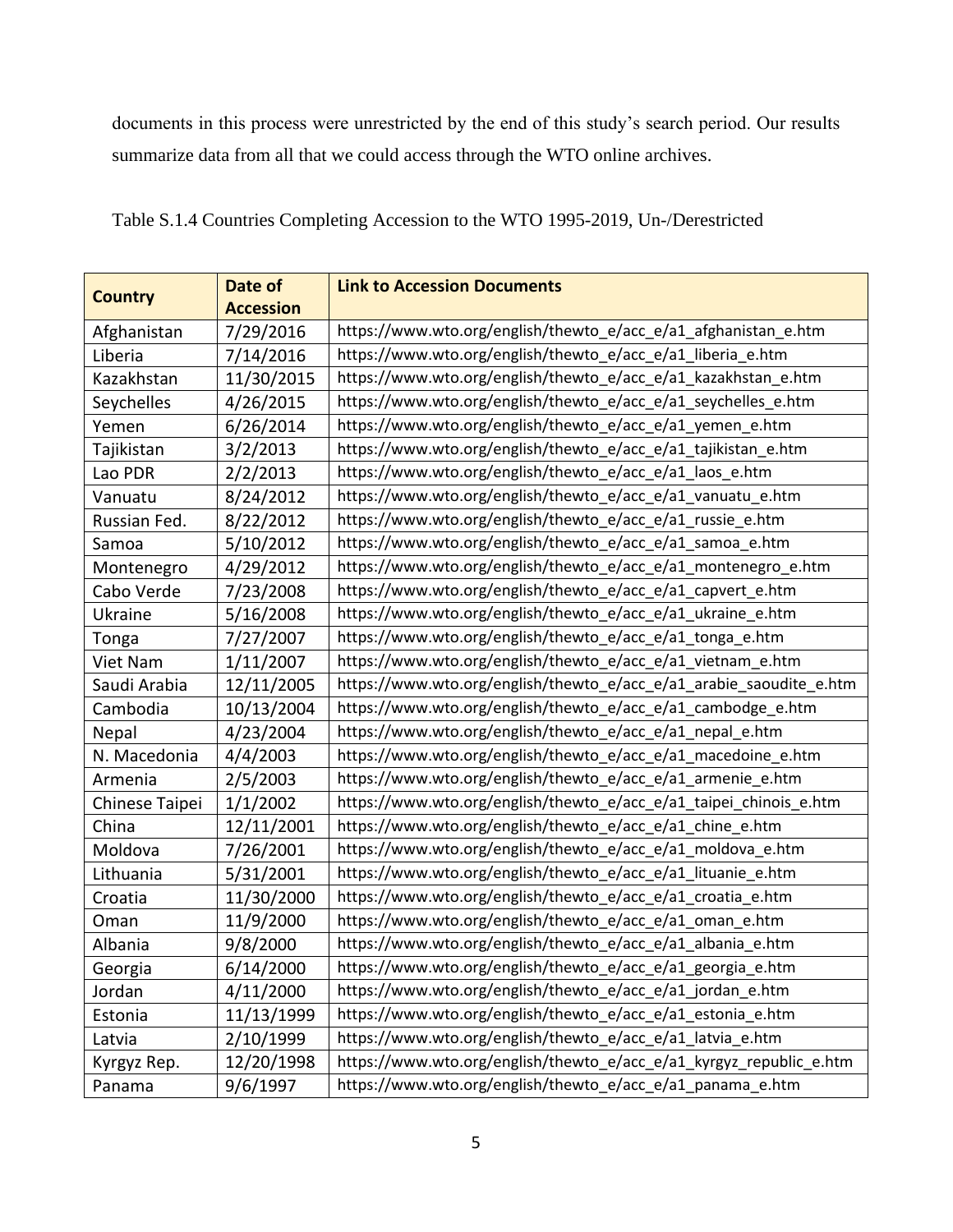| <b>Country</b>  | Date of<br><b>Accession</b> | <b>Link to Accession Documents</b>                           |
|-----------------|-----------------------------|--------------------------------------------------------------|
| Mongolia        | 1/29/1997                   | https://www.wto.org/english/thewto_e/acc_e/a1_mongolia_e.htm |
| <b>Bulgaria</b> | 12/1/1996                   | https://www.wto.org/english/thewto_e/acc_e/a1_bulgaria_e.htm |
| Ecuador         | 1/21/1996                   | https://www.wto.org/english/thewto_e/acc_e/a1_ecuador_e.htm  |

The acceding country provides an initial proposed tariff schedule for goods and services to start the bilateral process. The acceding country can, upon request, grant individual WTO members an Initial Negotiating Right (INR). This INR grants holders the opportunity to negotiate concessions on specific tariff lines, supplementary to the proposed tariff schedule in the multilateral process. For more details on INRs, see the General Agreement on Tariffs and Trade Article XXVIII (p. 938-941) and the WTO Accession Division Note 14-25/Rev.1.

Table S.1.5 presents data on the number of BMS-related questions asked of and number of INRs granted by countries applying to accede to the WTO.